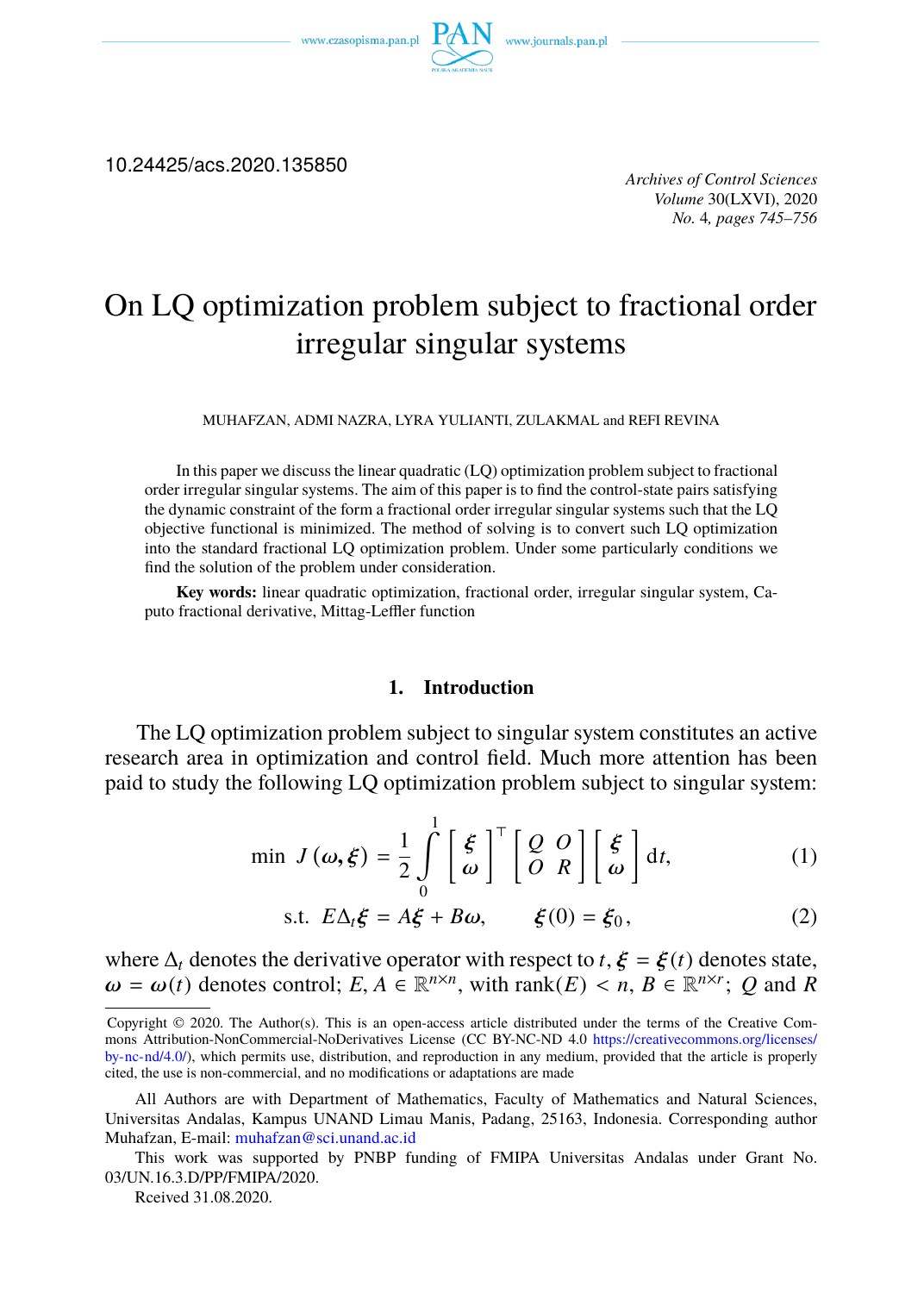<span id="page-1-0"></span>

are positive definite matrices. It is well known that the problem to be solved in the optimization problem (1) and (2) is to find the control-state pairs ( $\omega$ ,  $\xi$ ) satisfying the dynamic constraint (2) such that the objective functional (1) is minimized, see [1], [2], [3][, \[](#page-1-0)4] and the literatures therein for exhaustively explanat[io](#page-11-0)n.

Recently, several researchers [hav](#page-0-0)e extend the study about this LQ optimi[za](#page-1-0)tion problem by replacing the f[ra](#page-11-1)ction[al](#page-11-2) derivative operator  $\Delta_t^{\alpha}$  for  $\Delta_t$  in (2) where  $\alpha \in (k-1, k)$  with  $k \in \mathbb{N}$  such that the equation (2) exactly is replaced by

<span id="page-1-2"></span><span id="page-1-1"></span>
$$
E\Delta_t^{\alpha}\xi = A\xi + B\omega, \qquad \xi(0) = \xi_0.
$$
 (3)

The equation (3) is called the fractional singular system of order  $\alpha$  [5]. Optimization of objective functional (1) subject to fractional dynamic system (3) has reported by Chiranjeevi in [6] and [7] for which  $\Delta_t^{\alpha}$  is the fractional derivative in terms of Riemann–Liouville with  $0 < \alpha < 1$ .

In this paper we discuss the LQ optimization problem subject to irregular singular system of fractional order of the following form:

$$
\min \mathcal{J}(\boldsymbol{\omega}, \boldsymbol{\xi}) = \int_{0}^{\infty} \boldsymbol{\psi}^{\top} \boldsymbol{\psi} \, dt \tag{4}
$$

s.t. 
$$
\begin{cases} E\Delta_t^{\alpha}\xi = A\xi + B\omega, & \xi(0) = \xi_0, \\ \psi = C\xi + D\omega, \end{cases}
$$
 (5)

where  $\Delta_t^{\alpha}$  is the fractional derivative in [ter](#page-1-2)ms of [C](#page-1-1)aputo of order  $\alpha$  with  $0 < \alpha < 1$ ,  $E, A \in \mathbb{R}^{m \times n}$  $E, A \in \mathbb{R}^{m \times n}$  $E, A \in \mathbb{R}^{m \times n}$ , with rank $(E) = p < \min\{m, n\}$ ,  $B \in \mathbb{R}^{m \times r}$ ,  $C \in \mathbb{R}^{q \times n}$ ,  $D \in \mathbb{R}^{q \times r}$ and  $\psi = \psi(t)$  is the output. The irregular term arises from the size of the matrix *E* which is  $m \times n$  [8]. The aim of this paper is to find the control-state pairs ( $\omega, \xi$ ) satisfying the fractional dynamic constraint (5) such that the objective functional (4) is minimized. The method of solving is to convert the LQ optimization (4) and (5) into the standard fractional LQ optimization problem as introduced in [9]. Indeed the LQ optimization problem (4) and (5) constitutes an extension of LQ optimization problem that proposed in [6], therefore the results of this paper constitutes a new contribution in the field of optimization subject for fractional singular dynamic system.

The rest of the paper is organized as follows. Section 2 considers some preliminaries about Caputo fractional derivative and fractional order differential equation system. Section 3 presents the conversion process the LQ optimization problem subject to fractional order irregular singular system into the standard fractional LQ optimization problem. The main result of this article is presented in the section 3 as well. A numerical example that illustrating the results is given in section 4. Section 5 concludes the paper.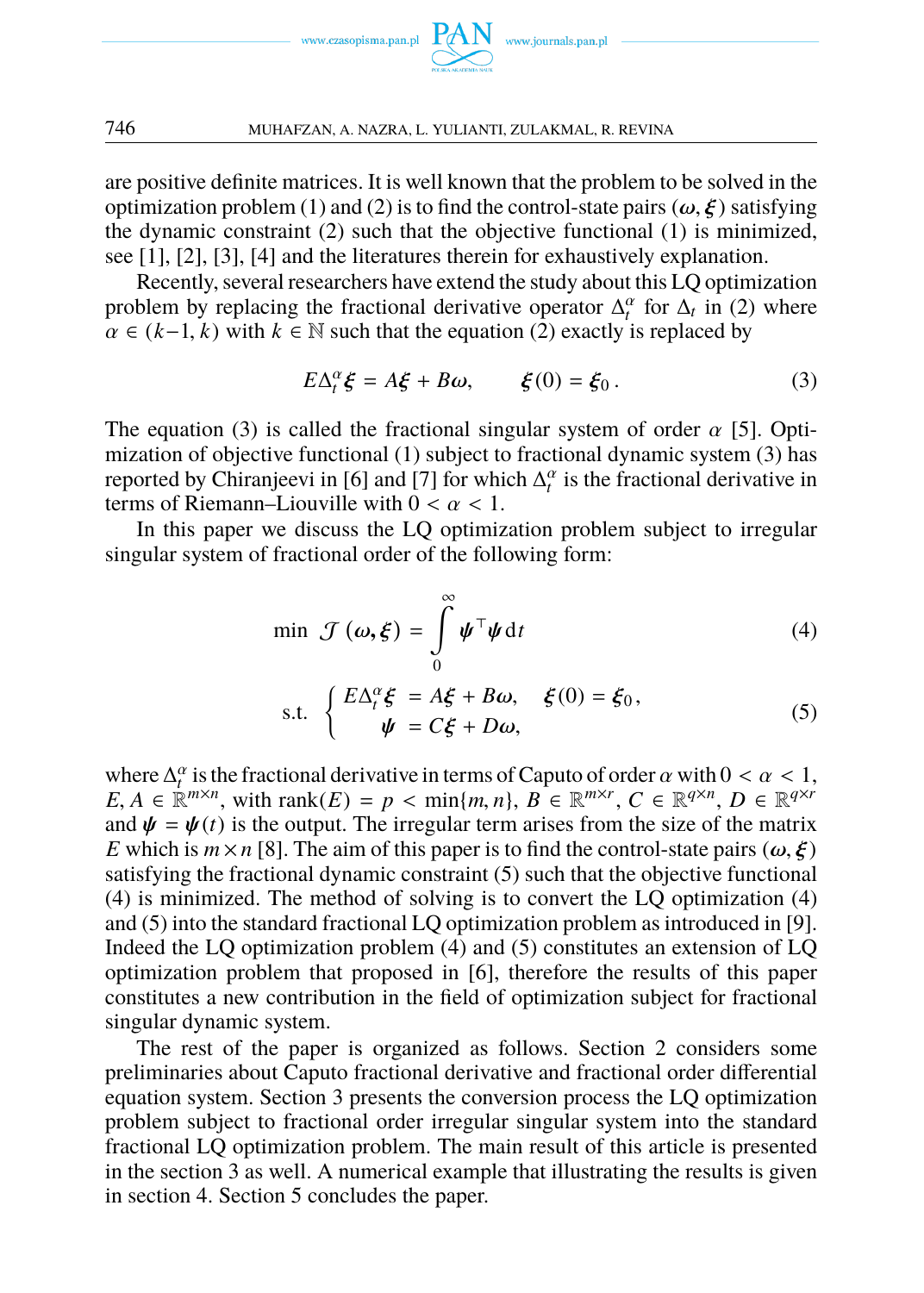

ON LQ OPTIMIZATION PROBLEM SUBJECT TO FRACTIONAL ORDER IRREGULAR SINGULAR SYSTEMS 747

## **2. Preliminaries**

In this section we recall several used mathematical tools in sequel. Let be **x** :  $[0, \infty) \rightarrow \mathbb{R}^n$  is an integrable [fu](#page-11-3)nction. The formula of Caputo fractional derivative of order  $\alpha$  with  $\alpha \in (0, 1)$  is defined by:

$$
\Delta_t^{\alpha} \mathbf{x}(t) = \frac{1}{\Gamma(1-\alpha)} \int_0^t (t-\tau)^{-\alpha} \Delta_\tau \mathbf{x}(\tau) d\tau
$$
 (6)

where  $\Gamma(.)$  is [the](#page-11-4) Gamma function [9].

The one parameter Mittag-Leffler function for an arbitrary square matrix *A* is given by:

$$
\mathcal{E}_{\beta}(A) = \sum_{j=0}^{\infty} \frac{A^j}{\Gamma(j\beta + 1)},\tag{7}
$$

where  $\beta > 0$  [10]. It is easy to see that

$$
\mathcal{E}_1(A) = \sum_{j=0}^{\infty} \frac{A^j}{\Gamma(j+1)} = \sum_{j=0}^{\infty} \frac{A^j}{j!} = \exp(A). \tag{8}
$$

The two parameters Mittag–Leffler function for an arbitrary square matrix *A* was given:

$$
\mathcal{E}_{\beta,\gamma}(A) = \sum_{j=0}^{\infty} \frac{A^j}{\Gamma(j\beta + \gamma)},
$$
\n(9)

where  $\beta$ ,  $\gamma > 0$ . It is clear that  $\mathcal{E}_{\beta,1}(A) = \mathcal{E}_{\beta}(A)$ .

<span id="page-2-0"></span>The Mittag-Leffler play important role in solve the system of the following fractional diff[ere](#page-11-5)ntial equation:

$$
\Delta_t^{\alpha} \mathbf{x} = A\mathbf{x} + B\omega, \qquad \mathbf{x}(0) = \mathbf{x}_0, \quad 0 < \alpha < 1,\tag{10}
$$

where  $D_t^{\alpha}$  is Caputo fractional derivative. Using the Laplace transformation one can easily to prove the following theorem.

**Theorem 1** [11] *The solution of system* (10) *is*

$$
\mathbf{x}(t) = \mathcal{E}_{\alpha}(At^{\alpha})\mathbf{x}_0 + t^{\alpha}\mathcal{E}_{\alpha,1+\alpha}(At^{\alpha})\boldsymbol{\omega}.
$$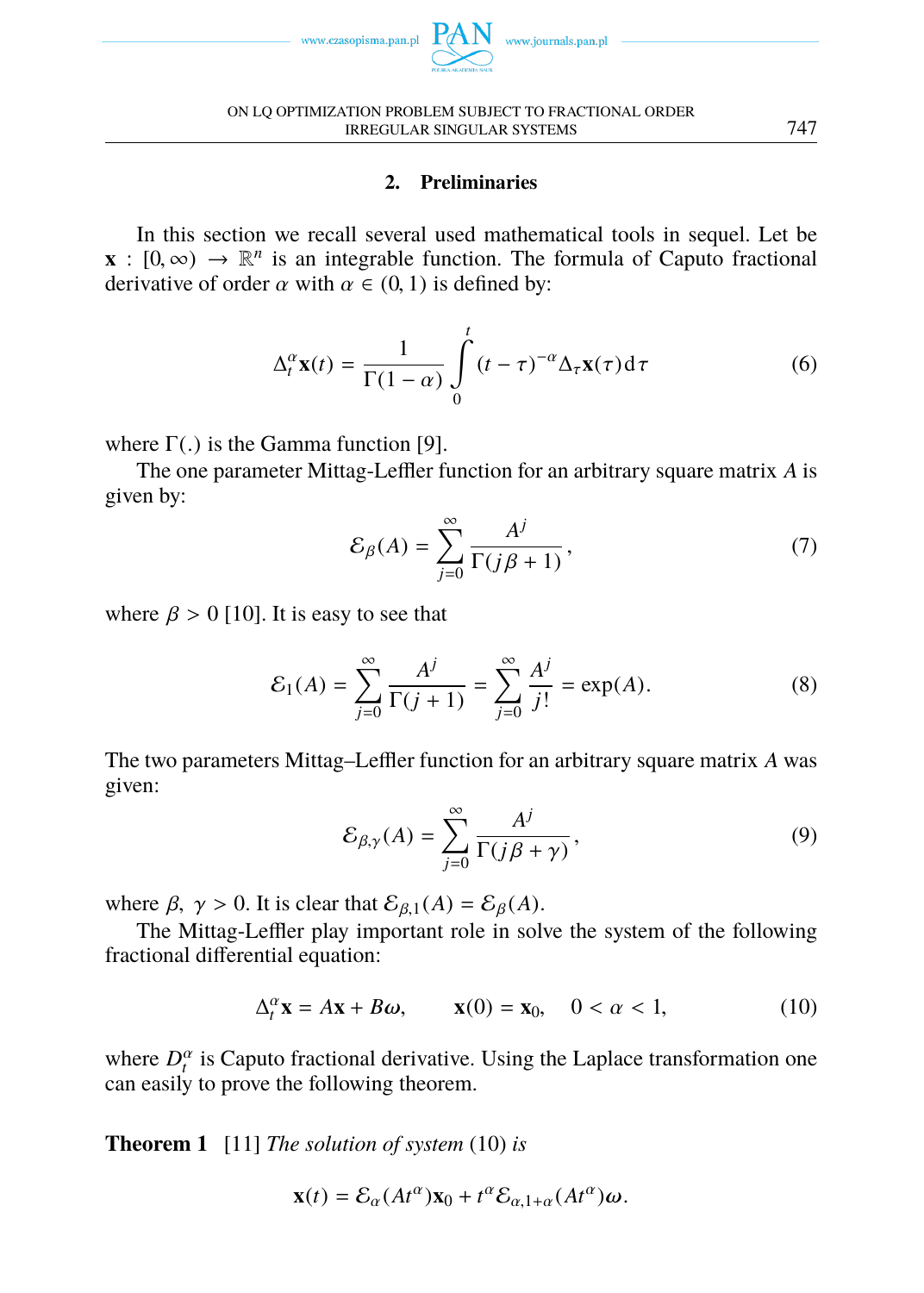

#### **3. Conversion and solution**

Let us consider the LQ optimization problem (4) and (5). Without loss of generality, we assume that  $m < n$ . For shortanly we write the LQ optimization problem (4) and (5) as  $\Omega$ . Let be define the admissible control-state pair set of problem  $Ω$  by:

 $\mathcal{A} \stackrel{\text{def}}{=} \{(\omega,\xi) | (\omega,\xi) \text{ is piecewise continuous, satisfies (5) and } \mathcal{J}(\omega,\xi) < \infty \}.$ 

The problem under consideration is how the explicitly formulation of the control-state pairs  $(\omega^*, \xi^*) \in \mathcal{A}$  for a given initial condition  $\xi_0 \in \mathbb{R}^n$  such that

$$
\mathcal{J}(\omega^*, \xi^*) = \min \mathcal{J}(\omega, \xi). \tag{11}
$$

In order to convert the the LQ optimization problem (4) and (5) into the standard fractional LQ optimization problem, we need the foll[ow](#page-1-1)ing definitions that is an adaptation of Definition 1 in [8].

**Definition 1** *The fractional order irregular singular system*

<span id="page-3-0"></span>
$$
\bar{E}\Delta_t^{\alpha}\breve{\xi} = \bar{A}\breve{\xi} + \bar{B}\omega, \qquad \breve{\xi}(0) = \breve{\xi}_0,
$$
  

$$
\psi = \bar{C}\breve{\xi} + D\omega,
$$

*is said to be restricted system equivalent (r.s.e.) to the system (5) if there exists two nonsingular matrices*  $M \in \mathbb{R}^{m \times m}$  and  $N \in \mathbb{R}^{n \times n}$  such that  $MEN = \overline{E}$ ,  $MAN = \overrightarrow{A}$ ,  $MB = \overrightarrow{B}$ ,  $CN = \overrightarrow{C}$  and  $\xi = N\overrightarrow{\xi}$ .

Obviously, restricted system equivalence is an equivalent relationship and it i[s c](#page-3-0)onsistent with the Definition 1 in [8] for the standard singular systems.

Under the assumptions  $m < n$  and rank( $E$ ) =  $p < m$ , there exists the nonsingular matrices  $M \in \mathbb{R}^{m \times m}$  and  $N \in \mathbb{R}^{n \times n}$  such that

$$
MEN = \begin{bmatrix} I_p & O \\ O & O \end{bmatrix},\tag{12}
$$

<span id="page-3-1"></span>where  $I_p$  is an identity matrix of size  $p \times p$  and O is a zero matrix. The result (12) is guaranteed by the Singular Value Decomposition(SVD) Theorem [12]. Accordingly, let

$$
MAN = \begin{bmatrix} A_{11} & A_{12} \\ A_{21} & A_{22} \end{bmatrix}, \qquad MB = \begin{bmatrix} B_1 \\ B_2 \end{bmatrix},
$$
  
\n
$$
CN = \begin{bmatrix} C_1 & C_2 \end{bmatrix}, \qquad N^{-1}\xi = \begin{bmatrix} \xi_1 \\ \xi_2 \end{bmatrix},
$$
\n(13)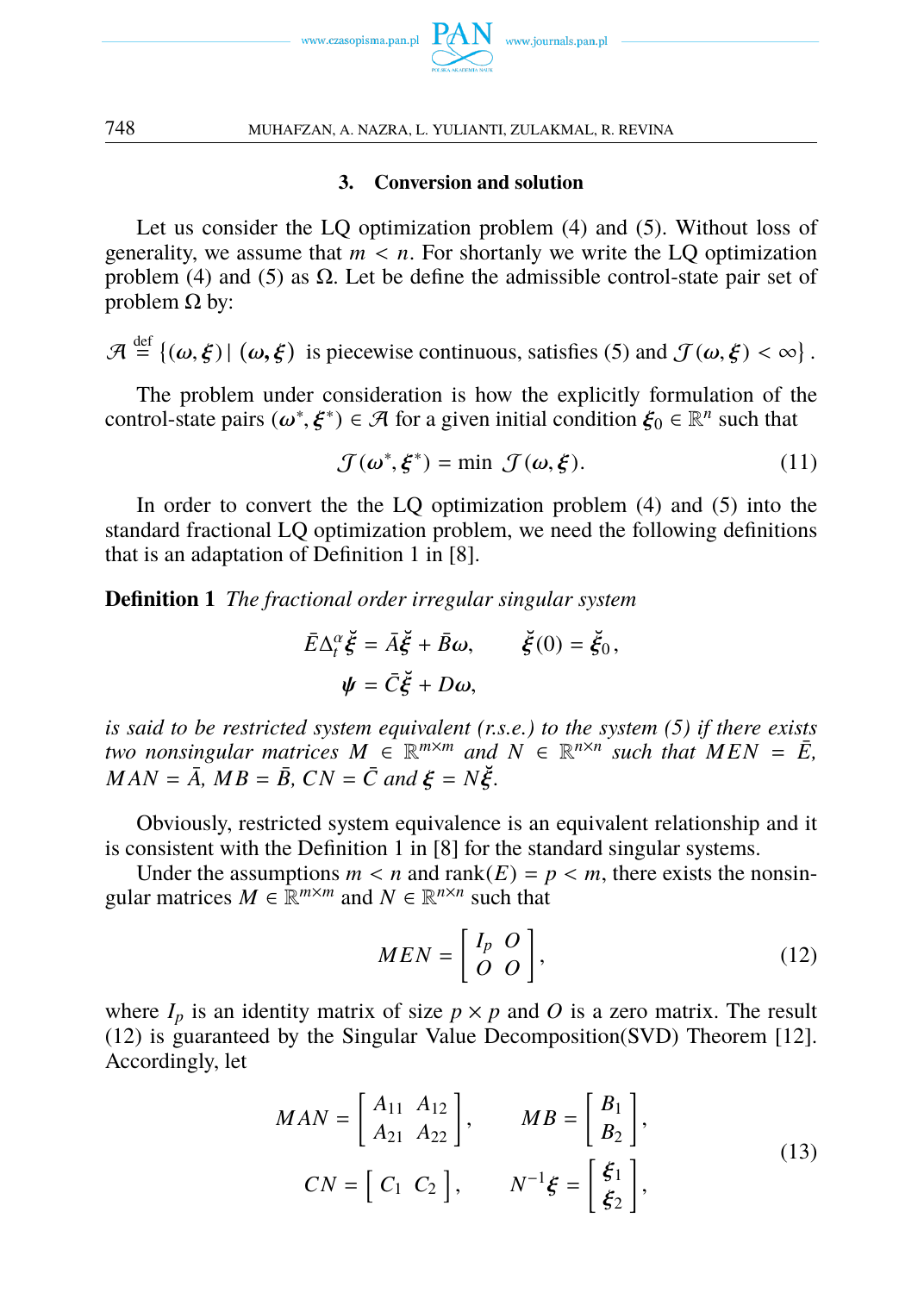<span id="page-4-0"></span>

ON LQ OPTIMIZATION PROBLEM SUBJECT TO FRACTIONAL ORDER IRREGULAR SINGULAR SYSTEMS 749

where  $A_{11} \in \mathbb{R}^{p \times p}$ ,  $B_1 \in \mathbb{R}^{p \times r}$ ,  $C_1 \in \mathbb{R}^{q \times p}$  and  $\xi_1 \in \mathbb{R}^p$ . Therefor[e,](#page-1-1) for a given initial state  $\xi_0 \in \mathbb{R}^n$ , the fraction[al d](#page-3-0)ynam[ical](#page-3-1) system (5) is r.s.e. t[o th](#page-4-0)e following fractional system

$$
\begin{cases}\n\Delta_t^{\alpha} \xi_1 = A_{11} \xi_1 + A_{12} \xi_2 + B_1 \omega, \n\mathbf{0} = A_{21} \xi_1 + A_{22} \xi_2 + B_2 \omega, \n\psi = C_1 \xi_1 + C_2 \xi_2 + D \omega,\n\end{cases} (14)
$$

with  $\xi_1(0) = \xi_{10} = \begin{bmatrix} I_p & O \end{bmatrix} M \xi_0$ . One can see that if the system (5) is impulse controllable, the transformation (12) and (13) implies the system (14) is impulse controllable as well, see [13].

Using the expression (14), the functional objective (4) is equivalent to the following integral:

$$
\mathcal{J}\left(\boldsymbol{\omega},\boldsymbol{\hat{\xi}}\right)=\int\limits_{0}^{\infty}\boldsymbol{\bar{\xi}}^{\top}Q\boldsymbol{\bar{\xi}}\,\mathrm{d}t,
$$

[whe](#page-4-0)re

$$
\hat{\xi} = \begin{bmatrix} \xi_1 \\ \xi_2 \end{bmatrix}, \qquad \bar{\xi} = \begin{bmatrix} \hat{\xi} \\ \omega \end{bmatrix}, \qquad Q = \begin{bmatrix} C_1^\top C_1 & C_1^\top C_2 & C_1^\top D \\ C_2^\top C_1 & C_2^\top C_2 & C_2^\top D \\ D^\top C_1 & D^\top C_2 & D^\top D \end{bmatrix}.
$$

It is well known that the impulse controllability of the fractional singular system (14) is equivalent to rank $\begin{bmatrix} A_{21} & A_{22} & B_2 \end{bmatrix}$  = rank $\begin{bmatrix} A_{22} & B_2 \end{bmatrix}$ . In fact, the matrix  $\begin{bmatrix} A_{22} & B_2 \end{bmatrix}$  may have no full row rank. Let us denote rank  $\begin{bmatrix} A_{22} & B_2 \end{bmatrix} = s$  $\begin{bmatrix} A_{22} & B_2 \end{bmatrix} = s$  $\begin{bmatrix} A_{22} & B_2 \end{bmatrix} = s$ , where  $s \leq m - p \leq n - p$ . It follows that there exists a nonsingular matrix  $\Phi \in$  $\mathbb{R}^{(m-p)\times(m-p)}$  such that

<span id="page-4-1"></span>
$$
\Phi\left[\begin{array}{cc}A_{22} & B_2 \end{array}\right] = \left[\begin{array}{cc} \bar{A}_{22} & \bar{B}_2 \\ O & O \end{array}\right]
$$

where  $(\bar{A}_{22} \ \bar{B}_2)$  has full row rank. By adapting the procedure in [8] we have the following transformation:

$$
\bar{\xi} = \begin{bmatrix} I_p & O \\ O & F \end{bmatrix} \begin{bmatrix} I_p & O \\ -\bar{A}_{21} & O \\ O & I_{n-p+r-s} \end{bmatrix} \begin{bmatrix} \xi_1 \\ v \end{bmatrix},
$$
(15)

for some  $v \in \mathbb{R}^{n-p+r-s}$  and for some nonsingular matrix

$$
F \stackrel{\text{def}}{=} \begin{bmatrix} F_{11} & F_{12} \\ F_{21} & F_{22} \end{bmatrix} \in \mathbb{R}^{(n-p+r)\times(n-p+r)},
$$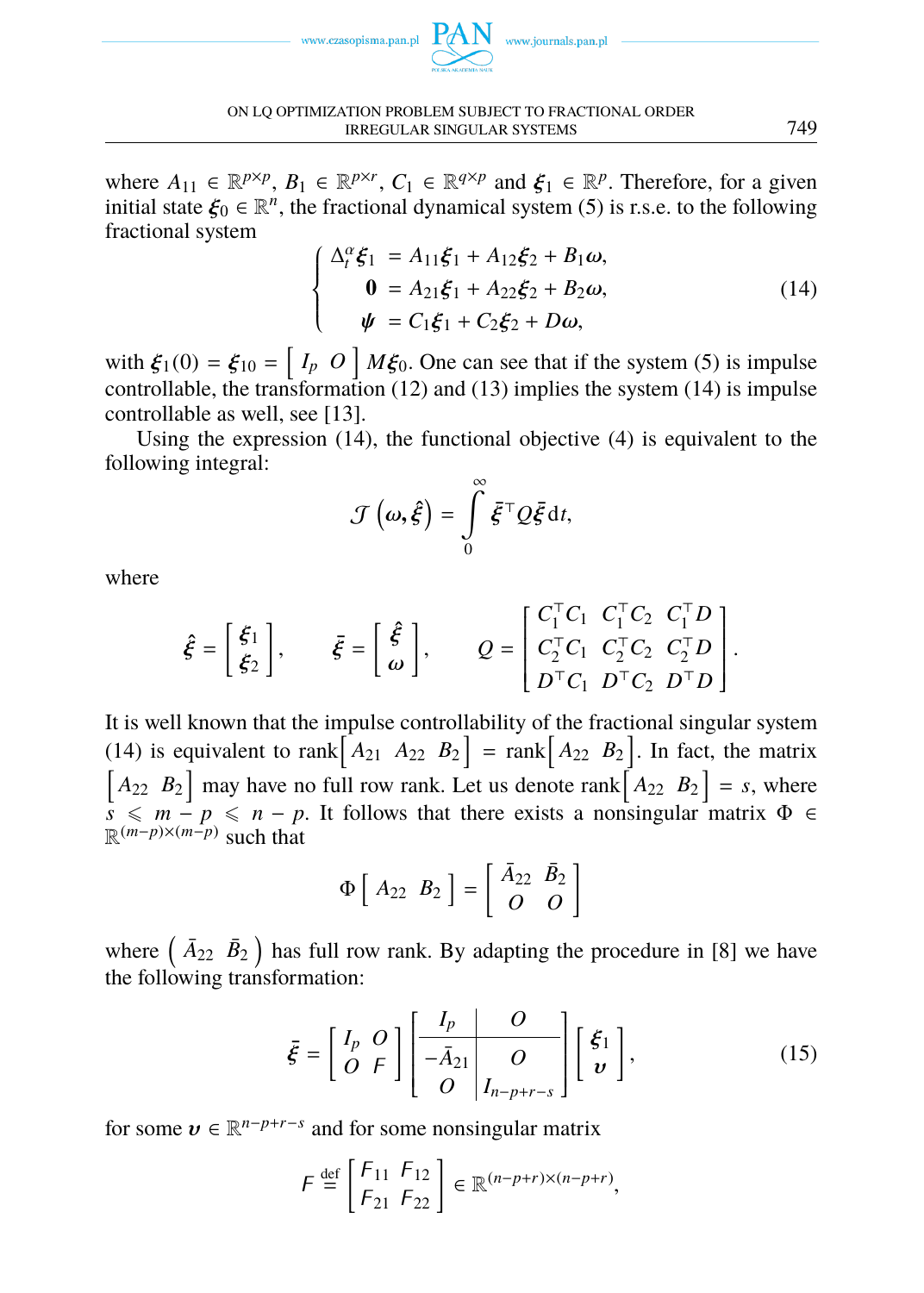<span id="page-5-1"></span>

wh[e](#page-4-0)re  $\bar{A}_{21}$  =  $[I_s \ 0 \ 1 \Phi A_{21}$ . Finally, using (15) the objective  $\mathcal{J}(\omega, \hat{\xi})$  is equivalent to the following objective functional:

<span id="page-5-0"></span>
$$
\mathcal{J}(\boldsymbol{v},\boldsymbol{\xi}_1) = \int\limits_0^\infty \left[ \frac{\boldsymbol{\xi}_1}{\boldsymbol{v}} \right]^\top \left[ \frac{Q_{11}}{Q_{12}^\top} \frac{Q_{12}}{Q_{22}} \right] \left[ \frac{\boldsymbol{\xi}_1}{\boldsymbol{v}} \right] dt, \tag{16}
$$

and (14) is equivalent to

$$
\begin{cases}\n\Delta_t^{\alpha}\xi_1 = \bar{A}\xi_1 + \bar{B}_1\boldsymbol{v}, & \xi_1(0) = \xi_{10}, \\
\boldsymbol{\psi} = \bar{C}\xi_1 + \bar{D}\boldsymbol{v},\n\end{cases}
$$
\n(17)

where

$$
\bar{A} = A_{11} - (A_{12}F_{11} + B_1F_{21})\bar{A}_{21},
$$
\n
$$
\bar{B}_1 = A_{12}F_{12} + B_1F_{22},
$$
\n
$$
\bar{C} = C_1 - [C_2 \ D]F\begin{bmatrix} \bar{A}_{21} \\ O \end{bmatrix},
$$
\n
$$
\bar{D} = [C_2 \ D]F\begin{bmatrix} O \\ I_{n-p+r-s} \end{bmatrix},
$$
\n
$$
Q_{11} = \bar{C}^\top \bar{C}, \qquad Q_{12} = \bar{C}^\top \bar{D}, \qquad Q_{22} = \bar{D}^\top \bar{D}.
$$

Now, one can see that the LQ opti[m](#page-5-0)ization problem  $\Omega$  is equivalent to a new LQ optimization problem that minimize the objective functional (16) subject to fractional dynamic system (17). Let us denote this LQ optimization problem as  $\Omega_1$ , and define the set of admissible control-state pairs of prob[lem](#page-5-1)  $\Omega_1$  by

$$
\mathcal{A}_1 \stackrel{\text{def}}{=} \{(\boldsymbol{v},\boldsymbol{\xi}_1)|(\boldsymbol{v},\boldsymbol{\xi}_1) \text{ is piecewise continuous, satisfy (17) and } \mathcal{J}(\boldsymbol{v},\boldsymbol{\xi}_1) < \infty\}.
$$

One can see that the fracti[ona](#page-11-7)l dyn[ami](#page-11-5)c system (17) is a standard fractional dynamic system with the state  $\xi_1$ , the control v and the output  $\psi$ , so  $\Omega_1$  is a standard fractional LQ optimization [pr](#page-5-0)oblem.

It is well known that the solution of LQ optimization problem  $\Omega_1$  hinges on the behavior of input weighting matrix  $Q_{22}$  in equation (16), whether it is positive definite or positive semidefinite. Under a certain property, *Q*<sup>22</sup> may be positive definite, see [2] for detail. In the case where  $Q_{22}$  is positive definite, one can use the theory in [14] and [11] regarding the standard fractional LQ optimization problem in which it is mentioned that  $\Omega_1$  has a unique optimal control-state pair if the the system (17) is controllable. It is well known that the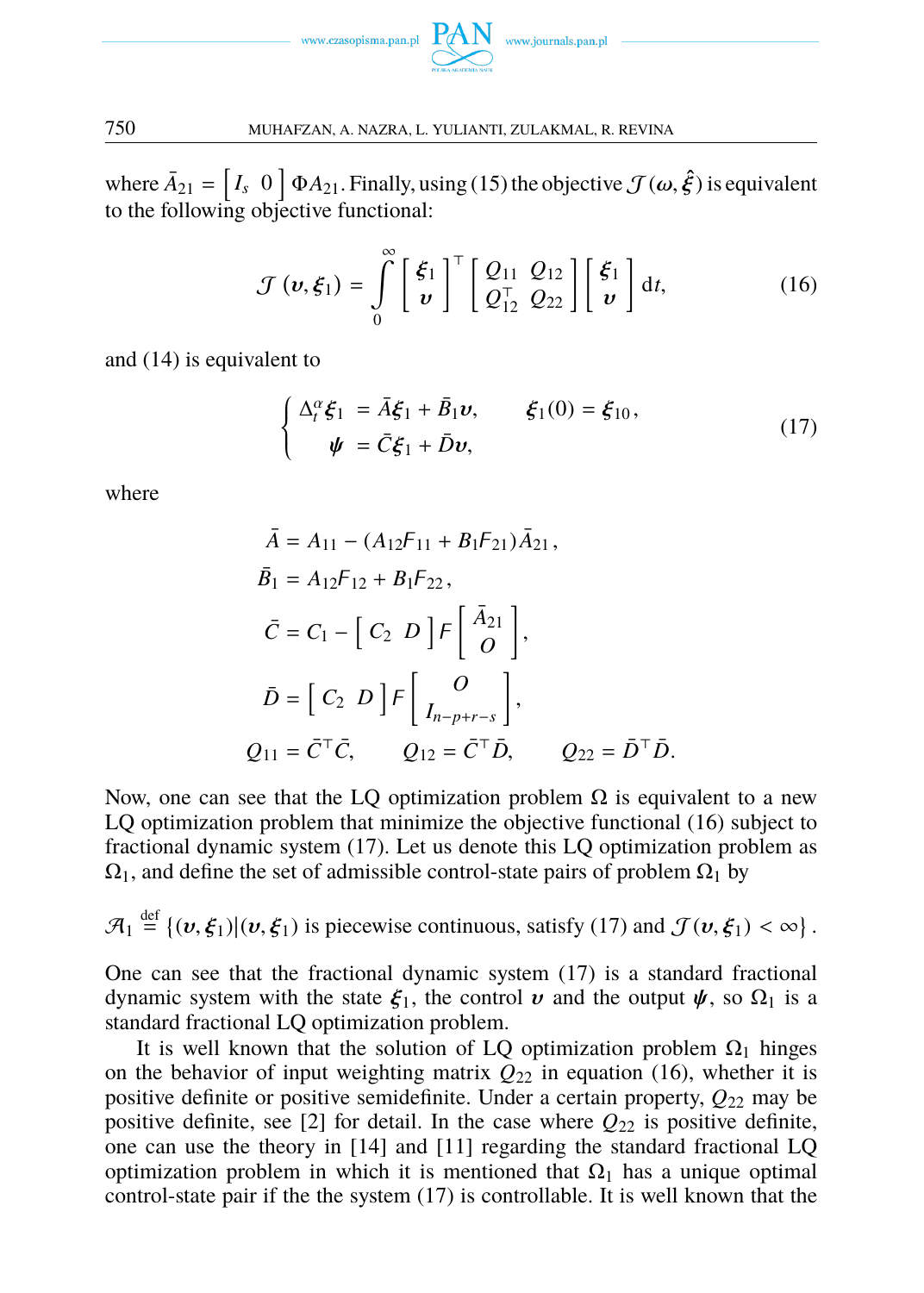

<span id="page-6-0"></span>ON LQ OPTIMIZATION PROBLEM SUBJECT TO FRACTIONAL ORDER IRREGULAR SINGULAR SYSTEMS 751

system (17) is controllable if rank $\left( \begin{bmatrix} \bar{B}_1 + \bar{A}\bar{B}_1 + \cdots + \bar{A}^{p-1}\bar{B}_1 \end{bmatrix} \right) = p$ . Under this controllability condition the control that minimizes  $\mathcal{J}(v, \xi_1)$  is

$$
v^* = -Q_{22}^{-1} \left( Q_{12}^\top + \bar{B}_1^\top P \right) \xi_1^* \tag{18}
$$

where the state  $\xi_1^*$  $i<sub>1</sub>$  is the solution of the following fractional differential equation:

<span id="page-6-1"></span>
$$
\Delta_t^{\alpha} \xi_1 = (\bar{A} - \bar{B}_1 Q_{22}^{-1} (Q_{12}^\top + \bar{B}_1^\top P)) \xi_1, \qquad \xi_1(0) = \xi_{10} \tag{19}
$$

with *P* is the unique positive semidefinite solution of the following algebraic Riccati equation:

$$
\bar{A}^{\top} P + P \bar{A} + Q_{11} - \left( P \bar{B}_1 + Q_{12} \right) Q_{22}^{-1} \left( P \bar{B}_1 + Q_{12} \right)^{\top} = O. \tag{20}
$$

One can see that the completion process of the LQ optimization problem  $\Omega_1$ requires solving of the fractional differential equation (19). Using the Theorem 1 the solution of equation (19) is

$$
\boldsymbol{\xi}_1(t)=\mathcal{E}_{\alpha}\left(\left(\bar{A}-\bar{B}_1Q_{22}^{-1}\left(Q_{12}^\top+\bar{B}_1^\top P\right)\right)t^{\alpha}\right)\boldsymbol{\xi}_{10},
$$

where the matrix  $P$  satisfies the equation (20). Thus, using the transformation (15) and (13), the optimal control-state pair  $(\omega^*, \xi^*)$  of the LQ optimization problem  $\Omega$  is given by

[ ξ ∗ ω∗ ] = [ *N* 0 0 *I<sup>r</sup>* ] *Ip* −11*A*¯ <sup>21</sup> − 12*Q* −1 <sup>22</sup> [\(](#page-1-2)*Q* ⊤ <sup>12</sup> <sup>+</sup> *[B](#page-1-1)*¯<sup>⊤</sup> 1 *P*) − − − − − − − − − − − − − − − −21*A*¯ <sup>21</sup> − 22*Q* −1 <sup>22</sup> (*Q* ⊤ <sup>12</sup> <sup>+</sup> *<sup>B</sup>*¯<sup>⊤</sup> 1 *P*) ξ ∗ 1 . (21)

# **4. An example**

Let us consider the LQ optimization problem (4) and (5) where the matrices *E*, *A*, *B*, *C* and *D* are given as follows:

$$
E = \begin{bmatrix} 1 & 0 & 0 & 0 & 0 \\ 0 & 1 & 0 & 0 & 0 \\ 0 & 0 & 0 & 0 & 0 \\ 0 & 0 & 0 & 0 & 0 \end{bmatrix}, \qquad A = \begin{bmatrix} -1 & 3 & 1 & 0 & 0 \\ 1 & 0 & 0 & -1 & 1 \\ -1 & 4 & 2 & 0 & 1 \\ -1 & 4 & 2 & 0 & 1 \end{bmatrix}, \qquad B = \begin{bmatrix} 1 & -4 \\ 1 & 0 \\ 1 & 2 \\ 1 & 2 \end{bmatrix},
$$

$$
C = \begin{bmatrix} 0 & 4 & 0 & 2 & 3 \\ 1 & 0 & 0 & 1 & 0 \\ 1 & 1 & -3 & 6 & -1 \\ 3 & 0 & 1 & -2 & 2 \end{bmatrix}, \qquad D = \begin{bmatrix} 2 & 2 \\ 0 & 0 \\ 1 & 1 \\ 0 & 0 \end{bmatrix}
$$

with the initial state is  $\xi_0 = \begin{bmatrix} 2 & 0 & 0 & 0 \end{bmatrix}^\top$ .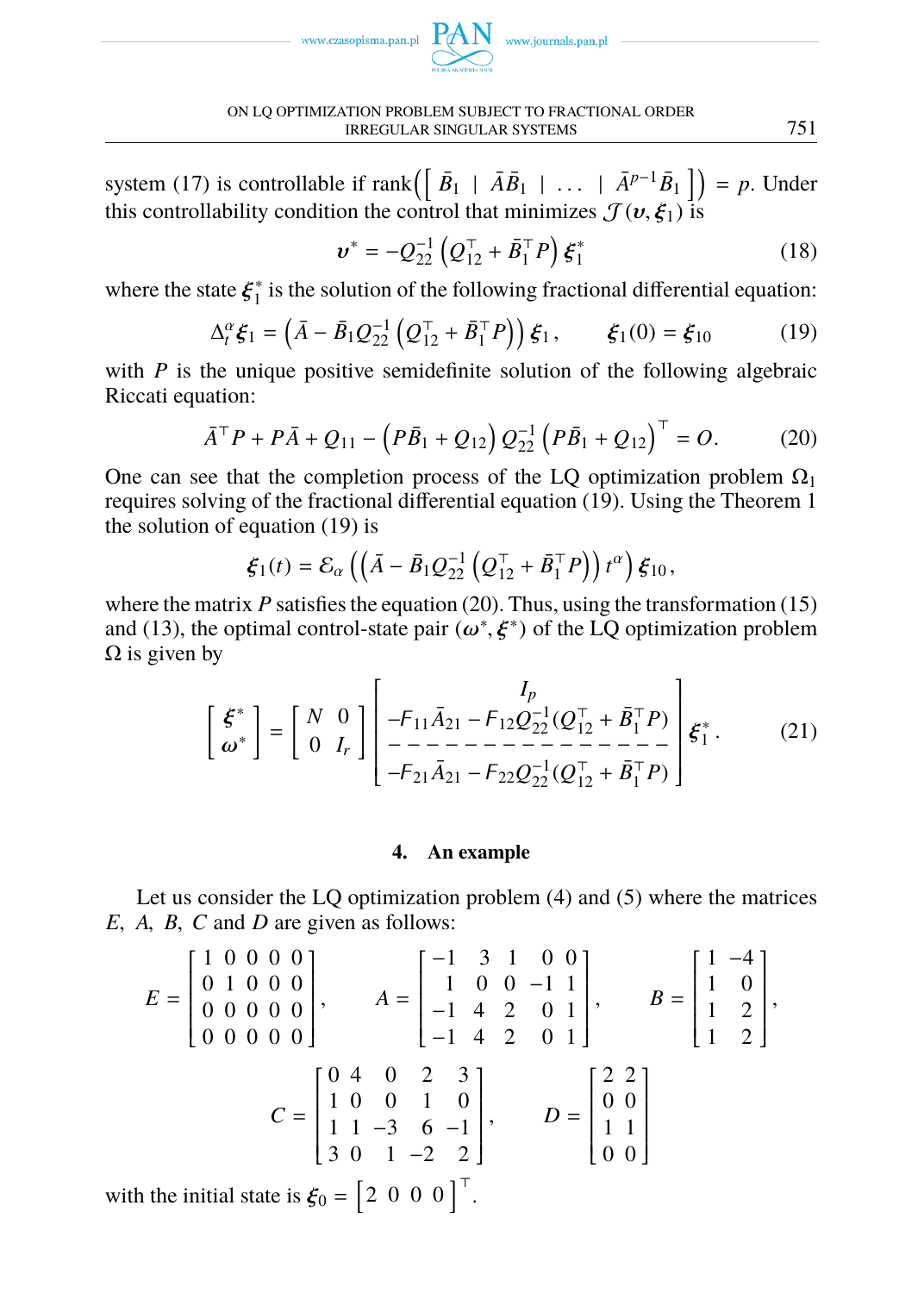

By taking the matrices  $M = I_4$  and  $N = I_5$ , we have

$$
MEN = \left[ \begin{array}{cc} I_2 & O \\ O & O \end{array} \right].
$$

It is easy to verify that

$$
rank [A_{21} A_{22} B_2] = rank [A_{22} B_2] = 1,
$$

thus the irregular singular system (5) is impulse controllable. By choosing

$$
\Phi = \left[ \begin{array}{cc} 0.5 & 0.5 \\ -0.7071 & 0.7071 \end{array} \right],
$$

and

$$
F = \begin{bmatrix} 0.5 & 0 & -0.3162 & -0.3162 & -0.6325 \\ 0 & 1 & 0 & 0 & 0 \\ 0 & 0 & 0.9387 & -0.0613 & -0.1225 \\ 0 & 0 & -0.0613 & 0.9387 & -0.1225 \\ 0 & 0 & -0.1225 & -0.1225 & 0.7550 \end{bmatrix},
$$

the problem  $\Omega$  can be equivalently changed into the following standard fractional LQ optimization problem:

$$
\begin{aligned}\n\min \quad & \int_{0}^{\infty} \left[ \frac{\xi_{1}}{v} \right]^{\top} \left[ \frac{Q_{11}}{Q_{12}^{\top}} \frac{Q_{12}}{Q_{22}} \right] \left[ \frac{\xi_{1}}{v} \right] \mathrm{d}t \\
\text{s.t.} \quad & \left\{ \frac{\Delta_{t}^{\alpha} \xi_{1} = \bar{A} \xi_{1} + \bar{B}_{1} v, \quad \xi_{1}(0) = \left[ \begin{array}{cc} 2 & 0 \end{array} \right]^{\top} \\
\psi = \bar{C} \xi_{1} + \bar{D} v,\n\end{aligned}
$$

where  $\xi_1 \in \mathbb{R}^2$ ,  $\boldsymbol{\nu} \in \mathbb{R}^4$ ,

$$
\bar{A} = \begin{bmatrix} -0.5 & -2 \\ 1 & 0 \end{bmatrix}, \qquad \bar{B}_1 = \begin{bmatrix} 0 & 0.1126 & 1.1126 & -3.7749 \\ -1 & 0.8775 & 0.8775 & -0.2450 \end{bmatrix},
$$

$$
\bar{C} = \begin{bmatrix} 0 & 4 \\ 1 & 0 \\ -0.5 & 7 \\ 3.5 & -2 \end{bmatrix}, \qquad \bar{D} = \begin{bmatrix} 2 & 2.4487 & 1.4487 & 0.8974 \\ 1 & 0 & 0 & 0 \\ 6 & -0.1738 & 1.8262 & 2.6523 \\ -2 & 1.5613 & -0.4387 & -0.8775 \end{bmatrix},
$$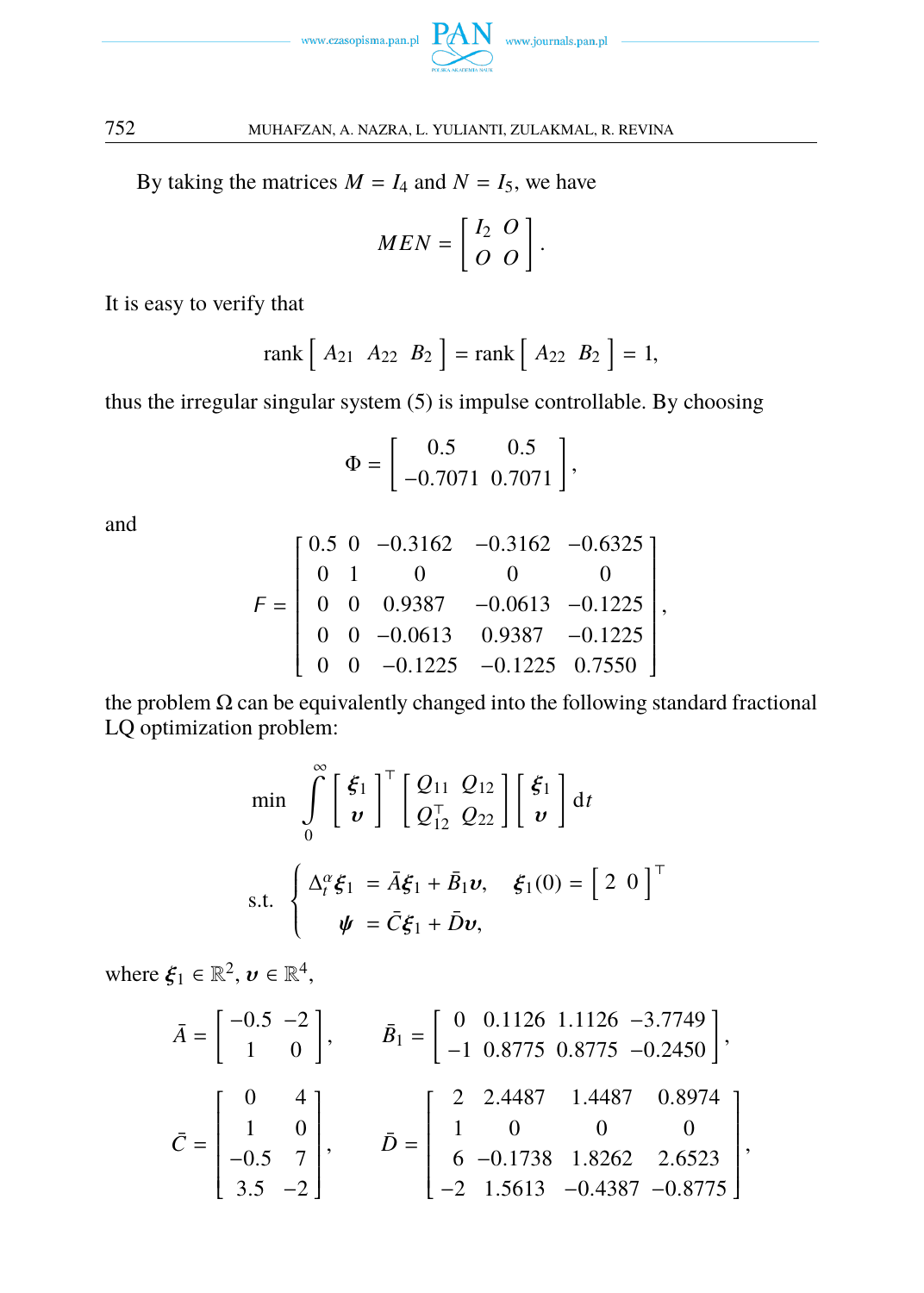



$$
Q_{11} = \begin{bmatrix} 13.5 & -10.5 \\ -10.5 & 69 \end{bmatrix}, \qquad Q_{12} = \begin{bmatrix} -9 & 5.5513 & -2.4487 & -4.3974 \\ 54 & 5.4554 & 19.4554 & 23.9108 \end{bmatrix},
$$

and

$$
Q_{22} = \left(\begin{array}{ccc} 45 & 0.7319 & 14.7319 & 19.4637 \\ 0.7319 & 8.4638 & 2.5449 & 0.3663 \\ 14.7319 & 2.5449 & 5.6261 & 6.5286 \\ 19.4637 & 0.3663 & 6.5286 & 8.6101 \end{array}\right)
$$

The solution of this LQ optimization problem is

$$
v=L\xi_1^*,
$$

where

$$
L = \begin{bmatrix} 2.5167 & 0.1854 \\ 0.4781 & -0.3534 \\ 0.8865 & 3.2861 \\ -6.9710 & -0.1284 \end{bmatrix}, \qquad P = \begin{bmatrix} 0.1780 & 0.0218 \\ 0.0218 & 0.0027 \end{bmatrix},
$$

and  $\xi_1^*$  $i<sub>1</sub><sup>*</sup>$  satisfies the following fractional differential equation:

$$
\Delta_t^{\alpha} \xi_1 = \begin{bmatrix} -27.8545 & -3.1009 \\ 0.6112 & -2.4194 \end{bmatrix} \xi_1, \quad \xi_1(0) = \begin{bmatrix} 2 & 0 \end{bmatrix}^\top.
$$

Solution of this equation is

$$
\xi_1(t) = \mathcal{E}_{\alpha} \left( \begin{bmatrix} -27.8545 & -3.1009 \\ 0.6112 & -2.4194 \end{bmatrix} t^{\alpha} \right) \begin{bmatrix} 2 \\ 0 \end{bmatrix}
$$
  
= 
$$
\sum_{j=0}^{\infty} \begin{bmatrix} -27.8545 & -3.1009 \\ 0.6112 & -2.4194 \end{bmatrix}^j \begin{bmatrix} 2 \\ 0 \end{bmatrix} \frac{t^{j\alpha}}{\Gamma(j\alpha + 1)}
$$
  
= 
$$
\sum_{j=0}^{\infty} \begin{bmatrix} -0.9997 \frac{(-27.7798t^{\alpha})^j}{\Gamma(j\alpha + 1)} & 0 \\ 0 & -0.9926 \frac{(-2.4941t^{\alpha})^j}{\Gamma(j\alpha + 1)} \end{bmatrix} \begin{bmatrix} -2.0065 \\ -0.0487 \end{bmatrix}
$$
  
= 
$$
\begin{bmatrix} (2.0059)\mathcal{E}_{\alpha}(-27.7798t^{\alpha}) \\ (0.0483)\mathcal{E}_{\alpha}(-2.4941t^{\alpha}) \end{bmatrix}.
$$

.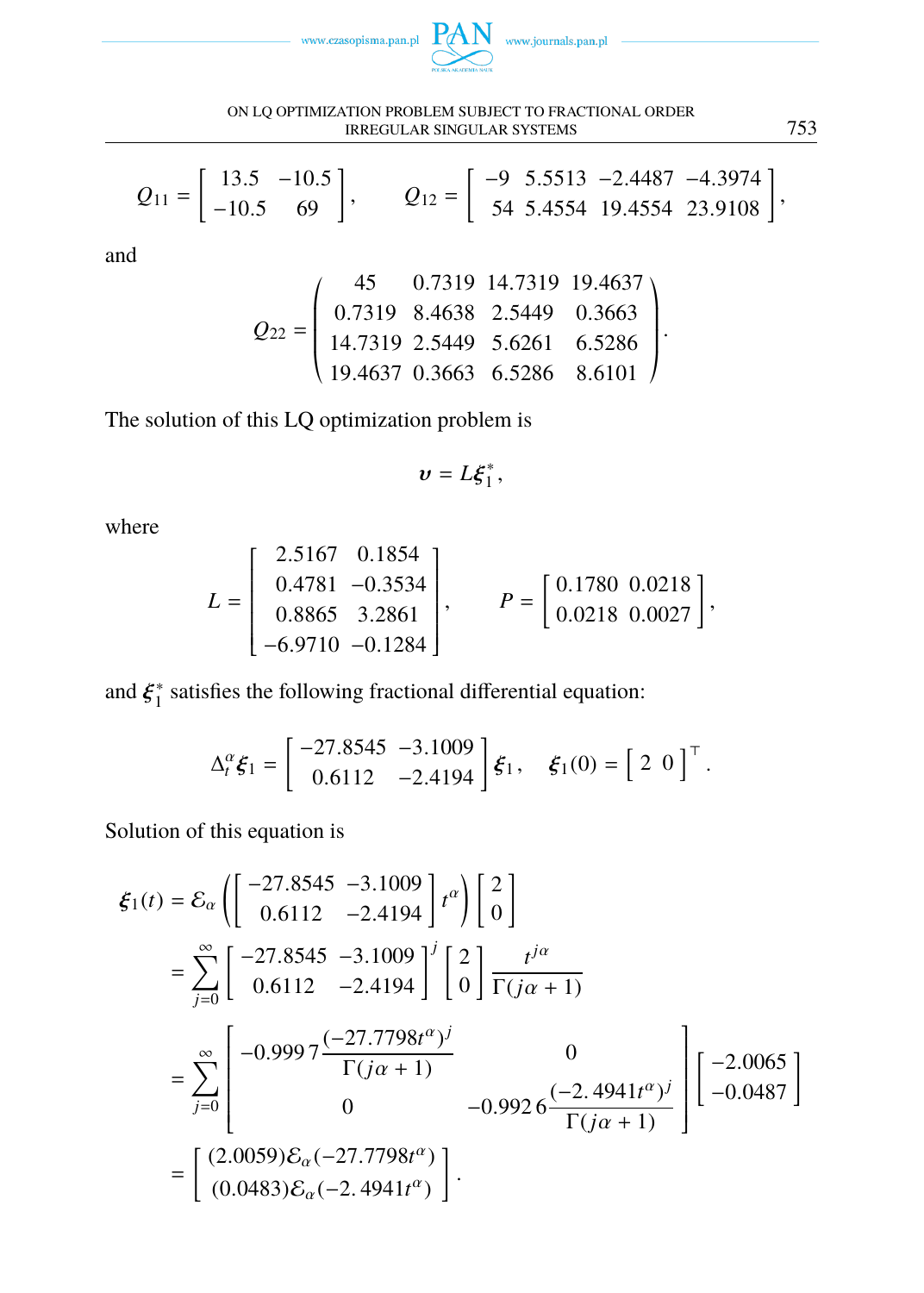

1  $\overline{\phantom{a}}$  $\overline{\phantom{a}}$  $\overline{\phantom{a}}$  $\overline{\phantom{a}}$  $\overline{\phantom{a}}$  $\overline{\phantom{a}}$  $\overline{\phantom{a}}$  $\overline{\phantom{a}}$  $\overline{\phantom{a}}$ J  $\overline{a}$ 

754 MUHAFZAN, A. NAZRA, L. YULIANTI, ZULAKMAL, R. REVINA

Using (15) we have

$$
\xi^* = \begin{bmatrix} 1 & 0 \\ 0 & 1 \\ -3.4773 & -1.1538 \\ -2.5167 & -0.1854 \\ 1.2485 & 0.5173 \end{bmatrix} \begin{bmatrix} (2.0059)\mathcal{E}_{\alpha}(-27.7798t^{\alpha}) \\ (0.0483)\mathcal{E}_{\alpha}(-2.4941t^{\alpha}) \end{bmatrix}
$$

$$
= \begin{bmatrix} (2.0059)\mathcal{E}_{\alpha}(-27.7798t^{\alpha}) \\ (0.0483)\mathcal{E}_{\alpha}(-27.7798t^{\alpha}) \\ (-6.9751)\mathcal{E}_{\alpha}(-27.7798t^{\alpha}) + (-0.0557)\mathcal{E}_{\alpha}(-2.4941t^{\alpha}) \\ 2.5044\mathcal{E}_{\alpha}(-27.7798t^{\alpha}) + (0.0250)\mathcal{E}_{\alpha}(-2.4941t^{\alpha}) \end{bmatrix}
$$

and

$$
\omega^* = \begin{bmatrix} -1.6570 & -3.1222 \\ 5.4301 & 0.4562 \end{bmatrix} \begin{bmatrix} (2.0059)\mathcal{E}_{\alpha}(-27.7798t^{\alpha}) \\ (0.0483)\mathcal{E}_{\alpha}(-2.4941t^{\alpha}) \end{bmatrix}
$$

$$
= \begin{bmatrix} -3.3238E_{\alpha}(-27.7798t^{\alpha}) + (-0.1508)\mathcal{E}_{\alpha}(-2.4941t^{\alpha}) \\ (10.8922)\mathcal{E}_{\alpha}(-27.7798t^{\alpha}) + (0.0220)\mathcal{E}_{\alpha}(-2.4941t^{\alpha}) \end{bmatrix}.
$$

The trajectories of state  $\xi^*$  is shown in Fig. 1 and the control  $\omega^*$  is shown in Fig. 2.



Figure 1: State trajectories for  $\alpha = 0.9$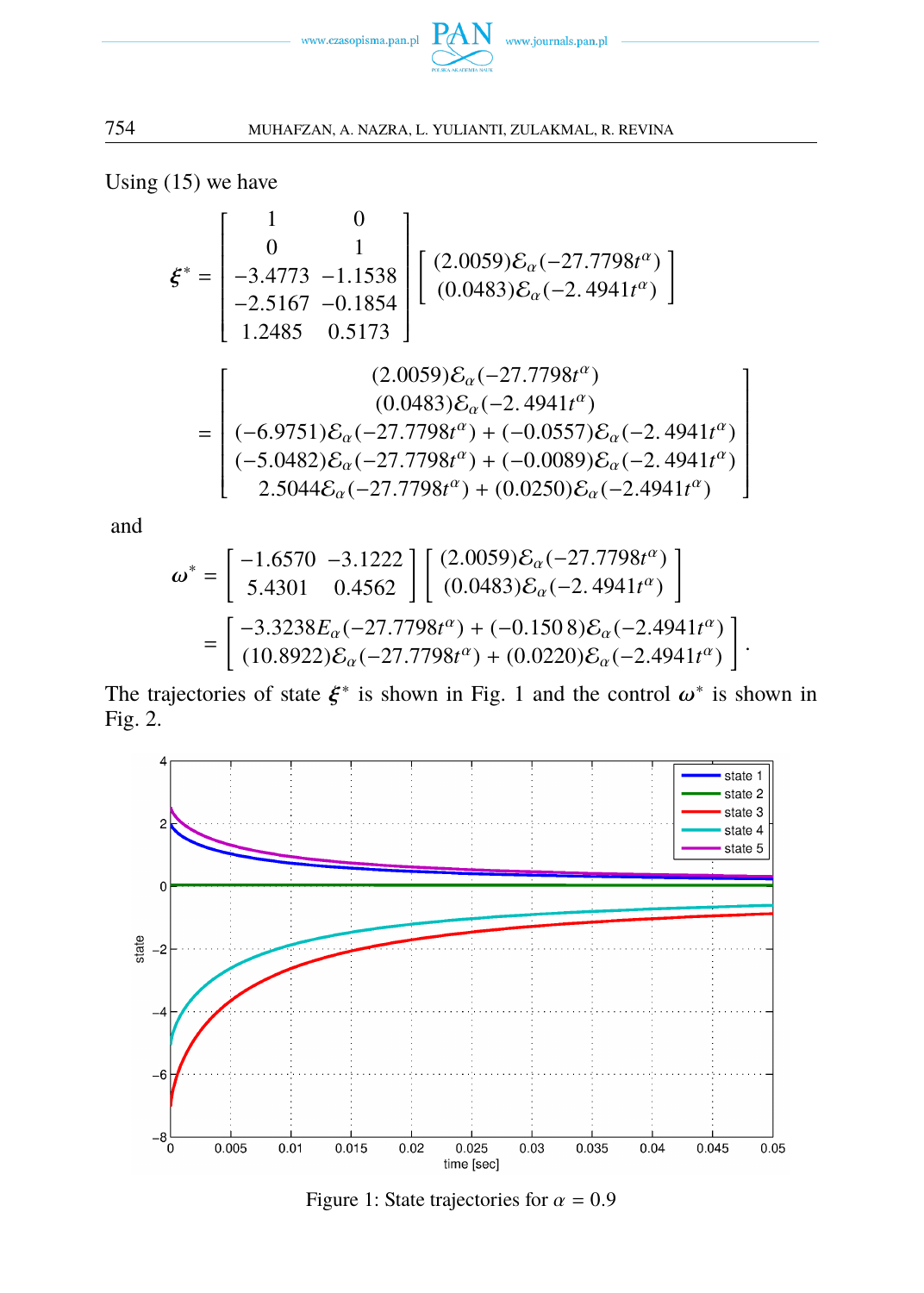

#### ON LQ OPTIMIZATION PROBLEM SUBJECT TO FRACTIONAL ORDER IRREGULAR SINGULAR SYSTEMS 755



Figure 2: Control trajectory for  $\alpha = 0.9$ 

# **5. Conclusion**

We have find the explicitly formulation of control-state pairs that constitute the solution of the LQ optimization problem subject to fractional order irregular singular systems. An example that illustrating the result has been presented.

## **References**

- [1] G.R. Duan, *Analysis and design of descriptor linear systems*, Springer, 2010.
- <span id="page-10-0"></span>[2] Muhafzan: Use of semidefinite programming for solving the LQR problem subject to descriptor systems, *Int. J. Math. Computh. Sci*., **20** (2010), 655– 664.
- [3] L. YULIANTI, A. NAZRA, ZULAKMAL, A. BAHAR, and MUHAFZAN: On discounted LQR control problem for disturbanced singular system, *Archives of Control Sciences*, **29**(1) (2019), 147–156.
- [4] X. Wang and B. Liu: Singular linear quadratic optimal control problem for stochastic nonregular descriptor systems, *Asian Journal of Control*, **20**(6) (2018), 1–11.